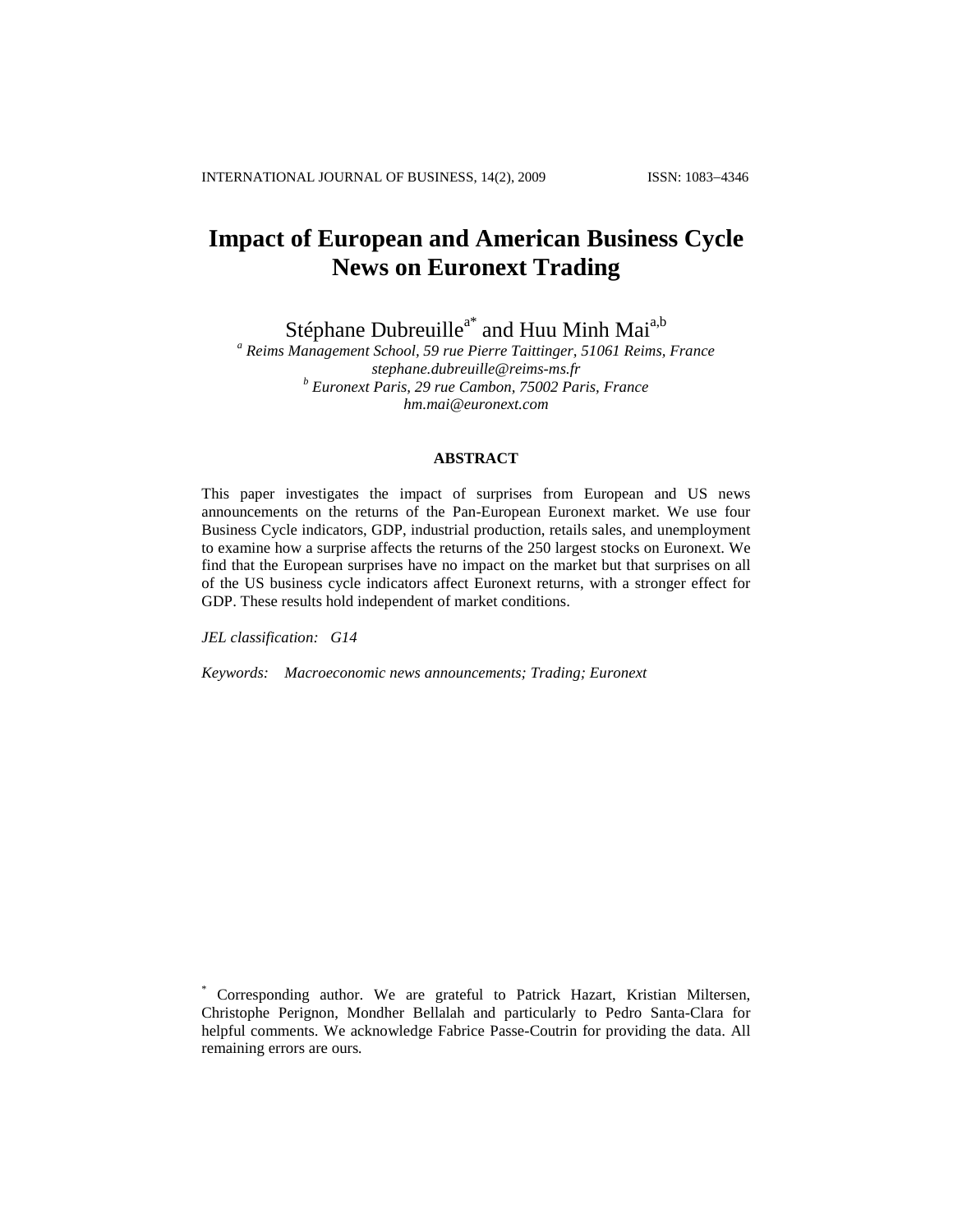#### **I. INTRODUCTION**

In this paper, we examine the impact of macroeconomic news announcements on Euronext. We investigate newly-available intra-day data to determine what kind of economic news announcements affects trading. This question is an appealing one that has led to many empirical studies on equity, bond and foreign exchange markets. Chen et al. (1986) find that industrial production, changes in the risk premium and the yields curve are significant factors in explaining expected stock returns. Cutler et al. (1989) confirm the difficulty involved in explaining more than half of stock returns variation by public news. They find a significant correlation between industrial production growth and real stock returns over the period 1926-1986. However, their results provide no evidence for the impact of inflation, money supply, and long-term interest rates on returns. Ehrmann and Fratzscher (2004) analyze the effects of US monetary policy on stock markets and show that a tightening of 50 basis points in interest rates reduces the S&P 500 index by about 3%. Boyd et al. (2005) find a positive influence of an announcement of rising unemployment on stocks during economic expansion and a negative influence during economic contraction.

On stock markets, the literature has met many difficulties to detect relevant relationships between price variation and public information. In contrast, empirical examinations of bonds and foreign markets have shown that the price movements are strongly related to the arrival of information releases. Balduzzi et al. (2001) study the response of Treasury bills, notes and bonds in the interdealer broker market to 26 economic news announcements. Most of the announcements have a significant impact on the price that occurs within one minute after the release. Andersen et al. (2003) examine real-time exchange rates quotations of US dollar spot versus Mark, Pound, Yen, Swiss Franc and the Euro. They find that price jumps are linked to economic news with a greater impact from bad news than good news.

Most of the existing research on equity markets has conducted event studies to analyze how markets react to macroeconomic news announcements. The difficulty of such methodologies to detect significant impact of economic news on stock markets seems to be related to the choice of frequency observations. Returns are computed on a monthly or daily returns basis and do not allow for the capture of the immediate response of the arrival of news announcements. The empirical methodology used in this paper is an intra-day event study that relates in an econometric model stocks returns and trading activity to the size of economic announcement surprises. It differs from previous literature on equity markets by using high-frequency data in order to characterize intra-day reactions to economic news. Moreover, we examine not only the price response to public information release but also the reaction of trading volume. Finally, we investigate only macroeconomic news items because their timing is perfectly known with no risk of private information conveyed before the official date. The effects of European and American macroeconomic announcements are both analyzed. We use European macroeconomic announcements as a benchmark in order to compare the magnitude of the trading response to US news relative to European news.

The rest of the paper is organized as follows. Section II describes the data. Section III presents the methodology used to estimate the US and European business cycle impact and provides the results performed on the pan-European market. Section IV investigates the robustness of the previous results by discriminating the reactions of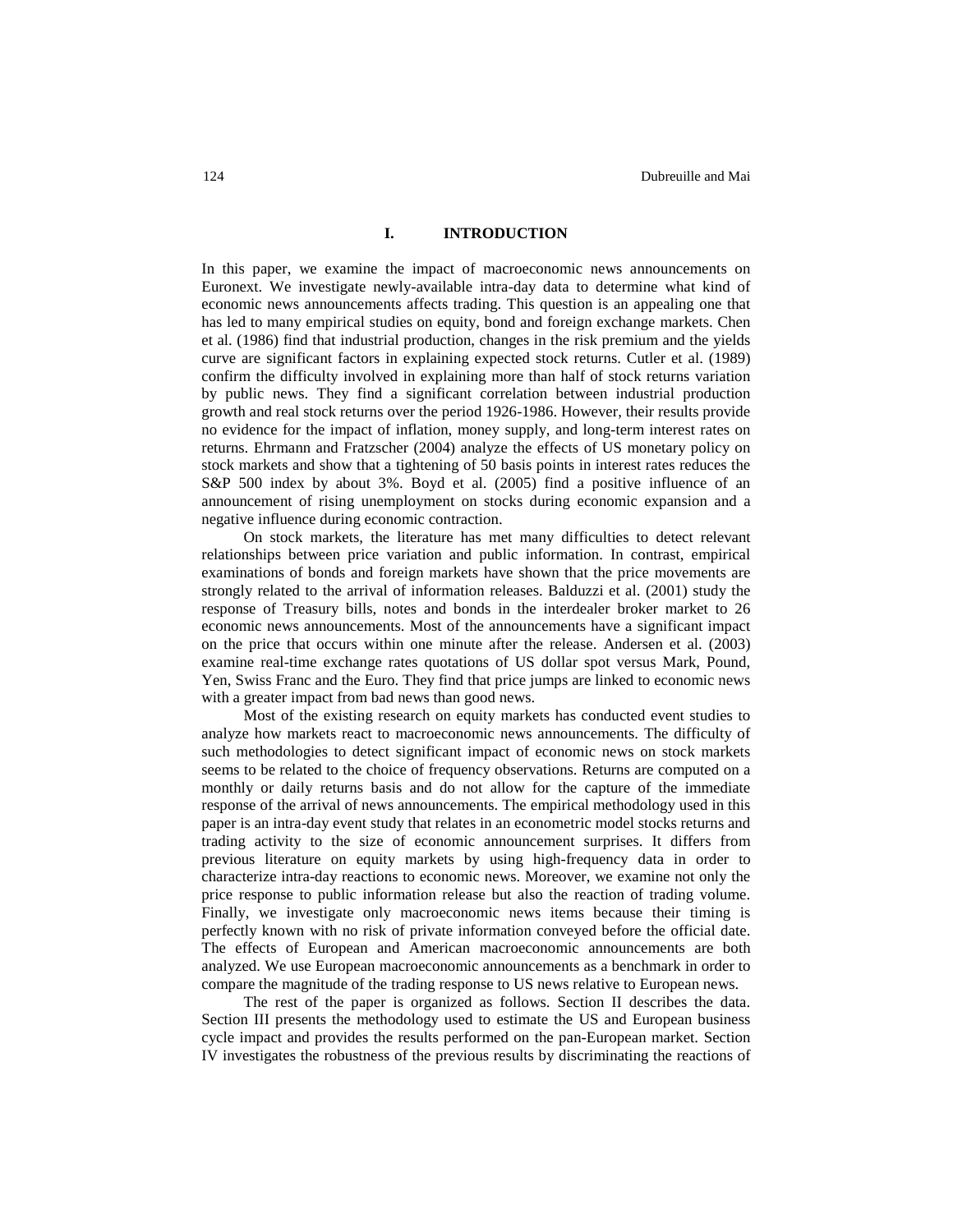the market within different market conditions. Section V is a brief discussion of our results.

## **II. THE DATA**

#### **A. The Dataset**

The data was provided by Euronext, the first pan-European market for equities and derivatives. Our data spans a two and a half years period, from January 4, 2002 to August 31, 2004. The dataset is constructed by continuously recording transactions over five-minute intervals for the 250 individual stocks included in the Euronext 100 and Next 150 indices. The components of the Euronext 100 index are the 100 largest and most liquid stocks traded on Euronext and the constituents of the Next 150 Index are the 150 next largest stocks, representing the mid-cap stocks. Historical data on 15 stocks quoted on the Portuguese Exchange are not available. These 250 stocks represent 86 % of the total market capitalisation over the period analysed. Each month, we use more than 5 million observations to construct a sample with the following data for each 5-minute interval of the trading days: transaction prices, volume, number of trades and time of execution.

#### **B. Business Cycles**

The data on European and American economic announcements are from Bloomberg which provides a calendar of economic releases and access to key economic indicators published by various government agencies of countries around the world. The business cycle indicators we used are similar to Avouyi-Dovi and Matheron (2003) who relied on four variables to define the business cycle: GDP, Industrial Production, Retail Trade and Unemployment rate. These economic figures are announced monthly except for the GDP which is released quarterly. To increase the number of observations for GDP, we use monthly revisions, i.e. advance, preliminary and final, knowing that the first release has much better leading indicator properties for the European and American economies than the last revision.

A summary of the eight European and American economic news announcements that we consider are provided in Table 1. It presents for the period January 4, 2002 to August 31, 2004 the list of announcements, the reporting agency, the time at which the announcement is released, the frequency of announced figures, the total number of observations in our sample and the day of the week in which announcements occurred. All European and US announcement times and dates are known in advance and awaited by market participants. The majority of release falls on Tuesdays for European announcements and on Fridays for US announcements.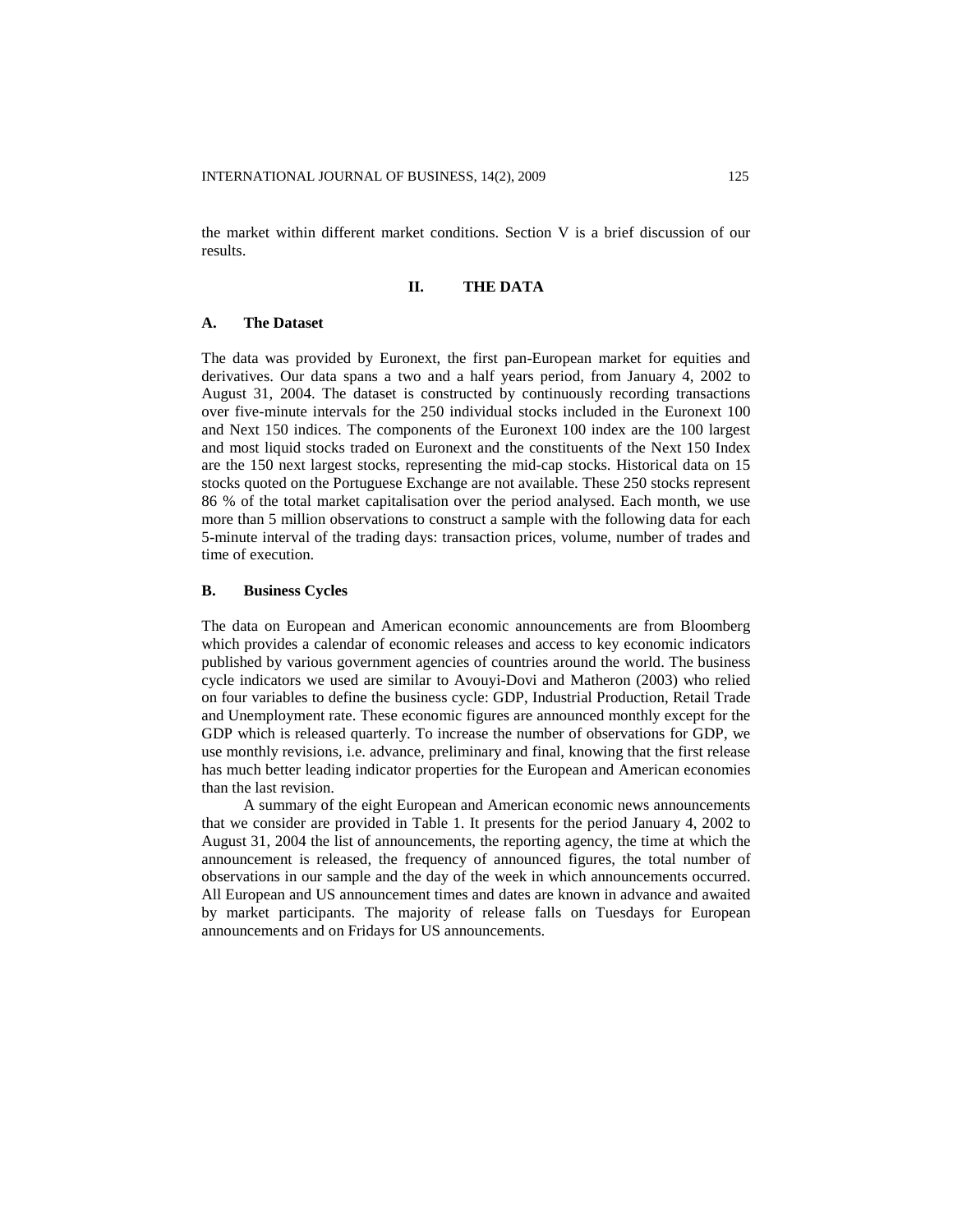| Table 1                             |  |
|-------------------------------------|--|
| Public information <sup>a,b,c</sup> |  |

**European News Announcements (January2002 - August 2004)**

|                         |              |           |                         | Day of the week |    |    |    |        |      |
|-------------------------|--------------|-----------|-------------------------|-----------------|----|----|----|--------|------|
| <b>Announcements</b>    | <b>Time</b>  | Frequency | <b>Reporting Agency</b> | Mo              | Tu | We | Th | Fr     | Obs. |
| 1 GDP                   | $12:00$ a.m. | Quarterly | Eurostat                |                 |    |    | 16 | 4      | 28   |
| 2 Industrial Production | $11:00$ a.m. | Monthly   | Eurostat                | b               | 44 | 6  |    | ີ<br>ت | 32   |
| 3 Retail Trade          | $11:00$ a.m. | Monthly   | Eurostat                |                 | 6  |    | 5. |        | 23   |
| 4 Unemployment Rate     | $11:00$ a.m. | Monthly   | Eurostat                |                 | 20 | ∽  | ົ  |        | 30   |

#### American News Announcements (January 2002 - August 2004)

|                         |             |                |                                   | Day of the week |    |    |    |    |      |
|-------------------------|-------------|----------------|-----------------------------------|-----------------|----|----|----|----|------|
| <b>Announcements</b>    | Time        | Frequency      | <b>Reporting Agency</b>           | <b>Mo</b>       | Tu | We | Th | Fr | Obs. |
| 1 GDP                   | $2:30$ p.m. | Quarterly      | Bureau of Economic Analysis       |                 |    | ົ  | 15 | 12 | 32   |
| 2 Industrial Production | 2:15 p.m.   | Monthly        | <b>Federal Reserve Board</b>      | າ               |    |    |    | 14 | 32   |
| 3 Retail Trade          | $2:30$ p.m. | <b>Monthly</b> | Bureau of the Census              |                 |    |    | 12 |    | 32   |
| 4 Unemployment Rate     | $2:30$ p.m. | <b>Monthly</b> | <b>Bureau of Labor Statistics</b> |                 |    |    |    | 30 | 32   |

<sup>a</sup> This table reports 8 macroeconomic news announcements studied over the period January 4, 2002 to August 31, 2004. Statistics include the Paris time of announcement, frequency, the agency in charge of the computation and release and the day of the week in which announcements are published.

c Eurostat (ES), European Commission (EC), Bureau of Economic Analysis (BEA), Bureau of Labor Statistics (BLS), Bureau of the Census (BC), Federal Reserve Board (FRB), Conference Board (CB), Institute for Supply Management (ISM)

<sup>&</sup>lt;sup>b</sup> Missing observations for European announcements : for the GDP, one missing observation on May 30, 2002 and 3 observations have no Bloomberg survey (February 7, 2002, September 6, 2002 and April 10, 2003), for the Retail Trade, 6 missing observations (January 31, 2002, April 30, 2002, May 28, 2002, October 31, 2002, April 29, 2003 and June 4, 2004) and 3 observations have no Bloomberg survey (May 1, 2002, September 02, 2002 and March 5, 2004), for Unemployment rate, 1 missing observation on April 30, 2002 and 1 observation with no survey on September 04, 2002.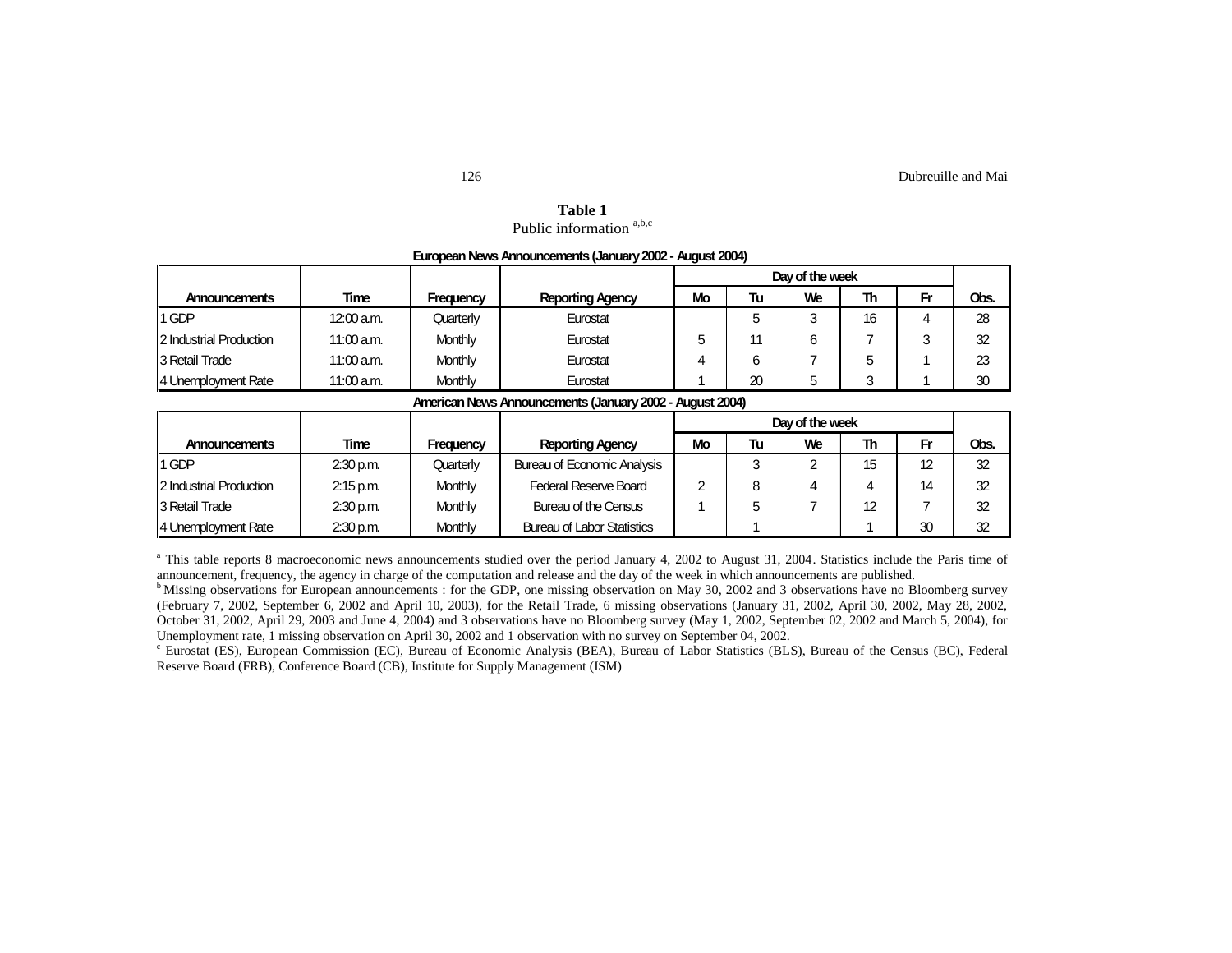We follow Andersen et al. (2003) to define news as the difference between the announced value of the economic indicator  $(A_{k,t})$  and its expected value given by the median of the Bloomberg survey  $(B_{k,t})$ . Therefore, our news variable is in fact a measure of the surprise generated by the announcement. Every week, Bloomberg collects money market managers' expectations for economic series scheduled to be announced the next month and reports the median forecast from the survey. The survey responses vary depending on the number of forecasts available from participating firms. Because units of measurement differ across economic variables, we use standardized news associated with indicator k at time t:

$$
S_{k,t} = \frac{A_{k,t} - B_{k,t}}{\hat{\sigma}_k}
$$

where  $\hat{\sigma}_k$  is the standard deviation of  $A_{k,t} - B_{k,t}$ . This standardized measure of surprises facilitates comparisons between the four business cycle indicators used in this study.

# **III. MEASURING IMPACT OF WUROPEAN AND AMERICAN BUSINESS CYCLE ON EURONEXT TRADING**

#### **A. Methodology**

The objective of this research is to measure the impact of news announcements surprises on leading trading indicators on the Euronext market. We use an event study methodology based on high-frequency data to analyze the trading response to business cycle information. We postulate a linear structure to model the relationship between returns and the standardized surprises:

$$
R_t = \beta_0 + \sum_{i=1}^3 \beta_{i,k} R_{t-i} + \sum_{k=1}^k \beta_k S_{k,t} + \epsilon_t
$$

where  $R_t$  is the return of a portfolio of 250 stocks including the Euronext 100 and Next 150 indices.  $R_t$  is a 15 minutes return calculated as the log-difference of the prices 10 minutes after and 5 minutes before the announcement at time t. According to the Schwarz and Akaike criteria, we used 3 lagged values of the 15 minutes returns in our econometric model. The beta coefficients capture the sensitivity of the return to a specific surprise  $S_{k,t}$ .

#### **B. Results**

We find that American news releases have a significant impact on Euronext returns at the time of the announcement, while European releases do not affect trading. Price variations following US GDP and US Industrial Production have the most impact (respectively 0.0011 and 0.00053). Surprises on US Retail Trade and Unemployment have a lesser effect while statistically significant. However, we were surprised to find that none of the European business cycle news announcements have an impact on the Pan-European market. These results are summarized in Table 2.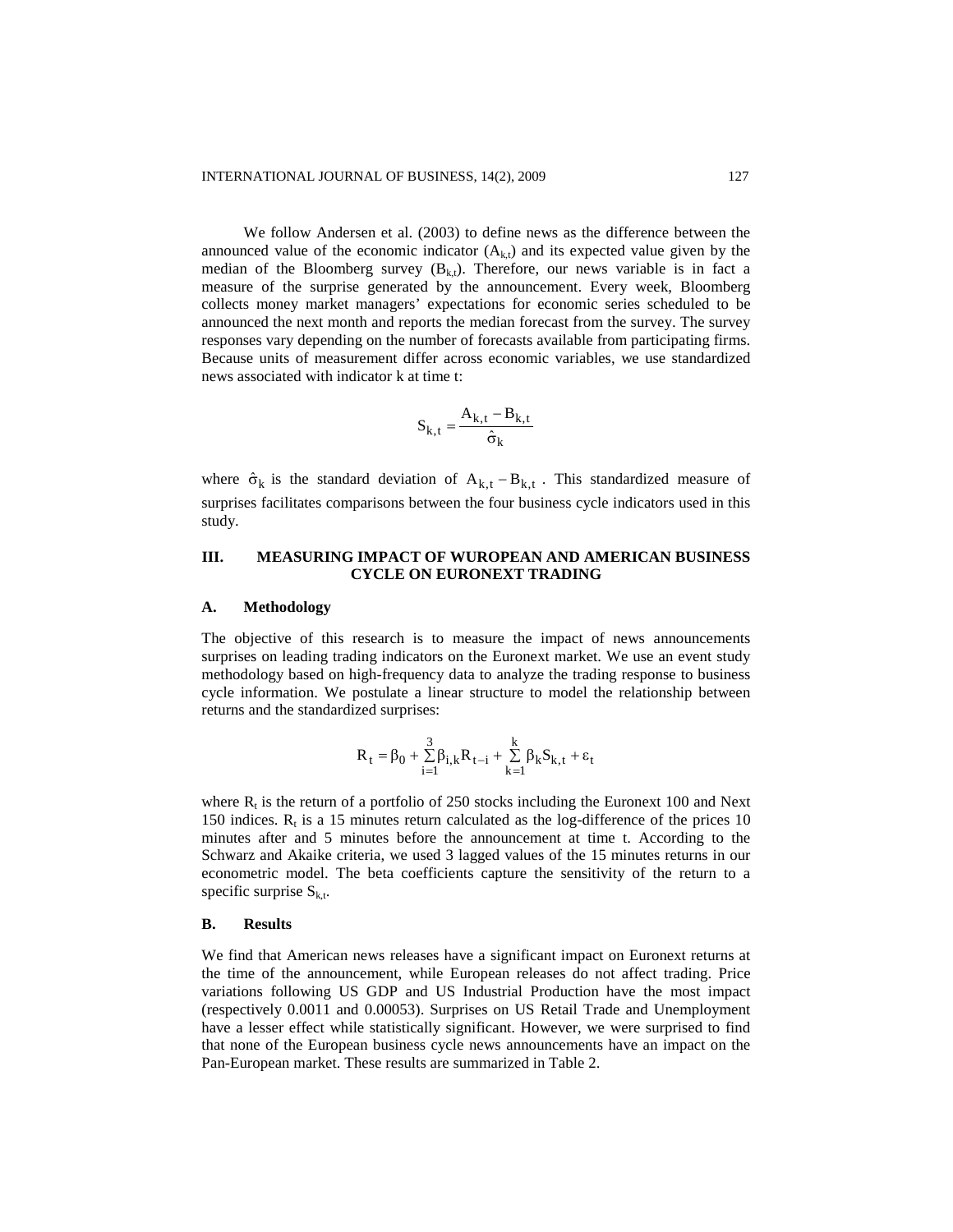|                         |                       | European Announcement |          |       |                   |                 |         |       |
|-------------------------|-----------------------|-----------------------|----------|-------|-------------------|-----------------|---------|-------|
|                         | American Announcement |                       |          |       |                   |                 |         |       |
|                         |                       | <b>Surprise</b>       |          |       |                   | <b>Surprise</b> |         |       |
| <b>Announcements</b>    | <b>Std. Error</b>     | Coef.                 | t-stat.  | $R^2$ | <b>Std. Error</b> | Coef.           | t-stat. | $R^2$ |
| 1 General effect        | 6.872E-05             | $-2.217E-05$          | $-0.323$ | 0,159 | 1.190E-04         | $0,00064***$    | 5,397   | 0,225 |
| 2 GDP                   | 1.419E-04             | $-5.502E - 05$        | $-0.388$ | 0.262 | 1.509E-04         | $0.0011***$     | 7.329   | 0,690 |
| 3 Industrial Production | 1.303E-04             | 1.143E-04             | 0.877    | 0.364 | 1.298E-04         | $0.00053***$    | 4.101   | 0,568 |
| 4 Retail Trade          | 1.436E-04             | $-6.133E - 05$        | $-0.427$ | 0.167 | 1.930E-04         | 0.000345*       | 1,803   | 0,236 |
| 5 Unemployment Rate     | 1.709E-04             | 2,906E-05             | 0.170    | 0.241 | 3.956E-04         | $0.00072*$      | 1.829   | 0,205 |

**Table 2** Impact of European and American business cycle on returns<sup>a</sup>

<sup>a</sup> This table reports the standard error ( $\hat{\sigma}_k$ ) of all surprises for an announcement k, the surprise coefficient ( $\beta_k$ ), the t-statistic and the R<sup>2</sup> of the regression.

The period of analysis is January 4, 2002 to August 31, 2004.<br>\*, \*\* and \*\*\* indicate significance at the 0.1, 0.05 and 0.01 levels, respectively.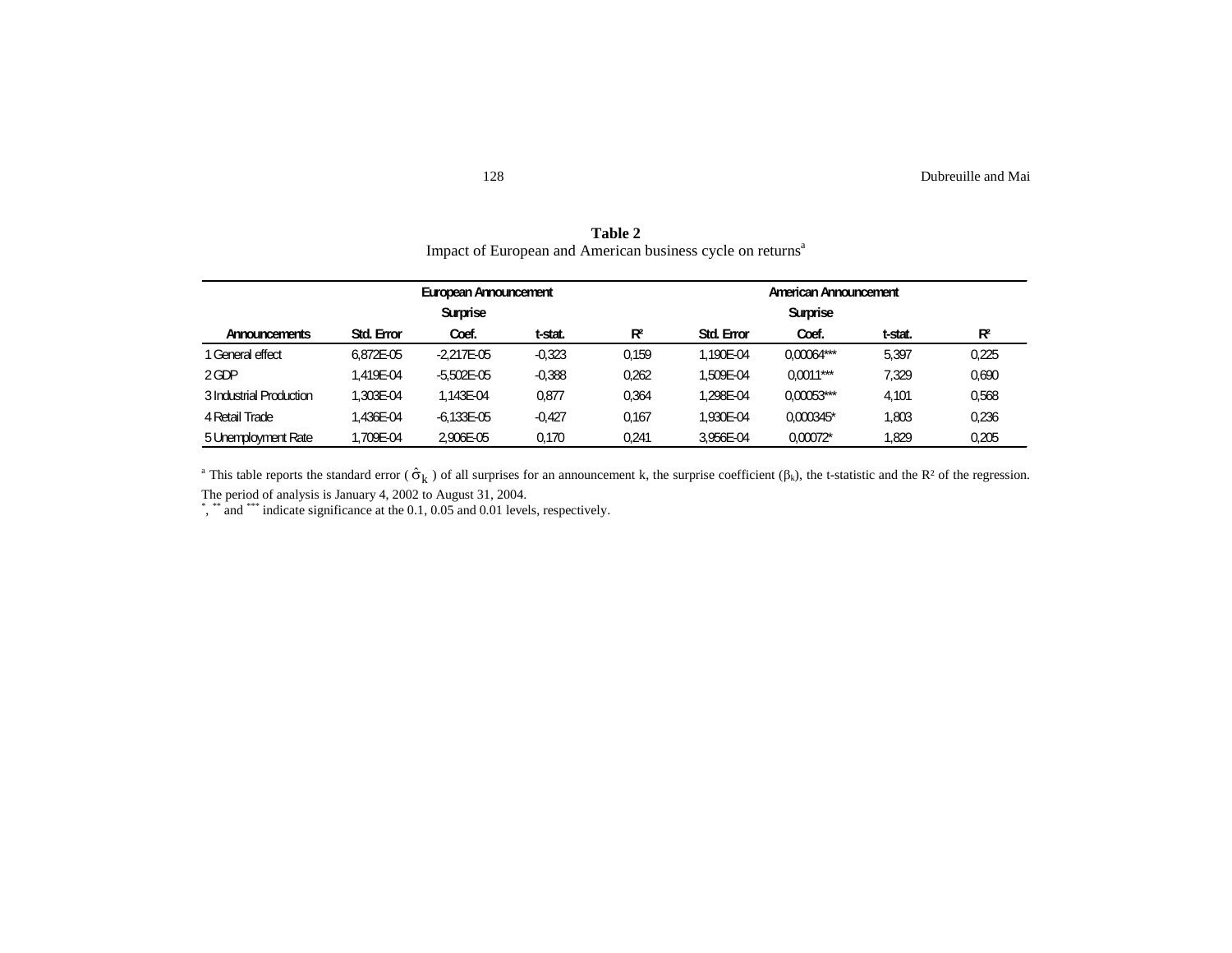The absence of market reaction around European news announcements seems to reflect a lack of immediate informational content of these main macroeconomic figures. Two possible explanations are that information has been perfectly anticipated by the market at the time of the release or that market participants need times to interpret the news and therefore delay their portfolio adjustments.

The analysis of the distribution of non-standardized European surprises shows that in 37 % of the cases we have no surprise that the released numbers match the expectations. This number falls to 17 % for the US announcements. To test the hypothesis that there is no informational content in the European announcement, we repeat our analysis with only the cases in which the surprise is different from zero. The results of the regression confirm with the lack of market impact from European news releases, even when there is an unanticipated part in the announcement. To allow for a longer time for market participant to react to the news, we extended the time over which the returns are computed to 30 minutes (5 minutes before the announcement to 25 minutes after). The beta coefficient associated to the surprise remains non significant for each of the European news investigated.

We extend our analysis to test if this lack of impact of European news on prices also applies to the trading activity. We use three market indicators to assess the intensity of trading: the value of the transactions  $(TAEUR_t)$ , the number of transactions  $(TANUM_t)$  and the transaction volume  $(TASH_t)$ . We estimate the following three models which have a structure similar to that used for returns:

$$
\begin{aligned} &\Delta TAEUR_t = \beta_0 + \sum_{i=1}^3 \beta_{i,k} \Delta TAEUR_{t-i} + \sum_{k=1}^K \beta_k S_{k,t} + \epsilon_t \\ &\Delta TANUM_t = \beta_0 + \sum_{i=1}^3 \beta_{i,k} \Delta TANUM_{t-i} + \sum_{k=1}^K \beta_k S_{k,t} + \epsilon_t \\ &\Delta TASH_t = \beta_0 + \sum_{i=1}^3 \beta_{i,k} \Delta TASH_{t-i} + \sum_{k=1}^K \beta_k S_{k,t} + \epsilon_t \end{aligned}
$$

where

$$
\begin{aligned} &\Delta\text{TAEUR}_{\text{t}} = \text{TAEUR}_{+10\text{kt}} - \text{TAEUR}_{-5\text{kt}} \\ &\Delta\text{TANUM}_{\text{t}} = \text{TANUM}_{+10\text{kt}} - \text{TANUM}_{-5\text{kt}} \\ &\Delta\text{TASH}_{\text{t}} = \text{TASH}_{+10\text{kt}} - \text{TASH}_{-5\text{kt}} \end{aligned}
$$

The results are presented in Table 3. They confirm the results from the analysis on returns, and show no abnormal trading patterns following European news releases. None of the European business cycle indicators affect the intensity of trading activities. Furthermore, we found little evidence of a relationship between trading activity and the size of the American surprises, even for news that significantly affect stock prices. Only surprises on US GDP triggered an increase in the number and the value of transactions on Euronext. These results are consistent with those of Balduzzi et al. (2001) who did not find any significant effect of surprises on volume in spite of a strong impact on returns. They explain this lack of relationship with the fact that an increase in trading volume is the consequence of disagreements on prices between market participants, but that the magnitude of a surprise itself has no impact on the disagreement.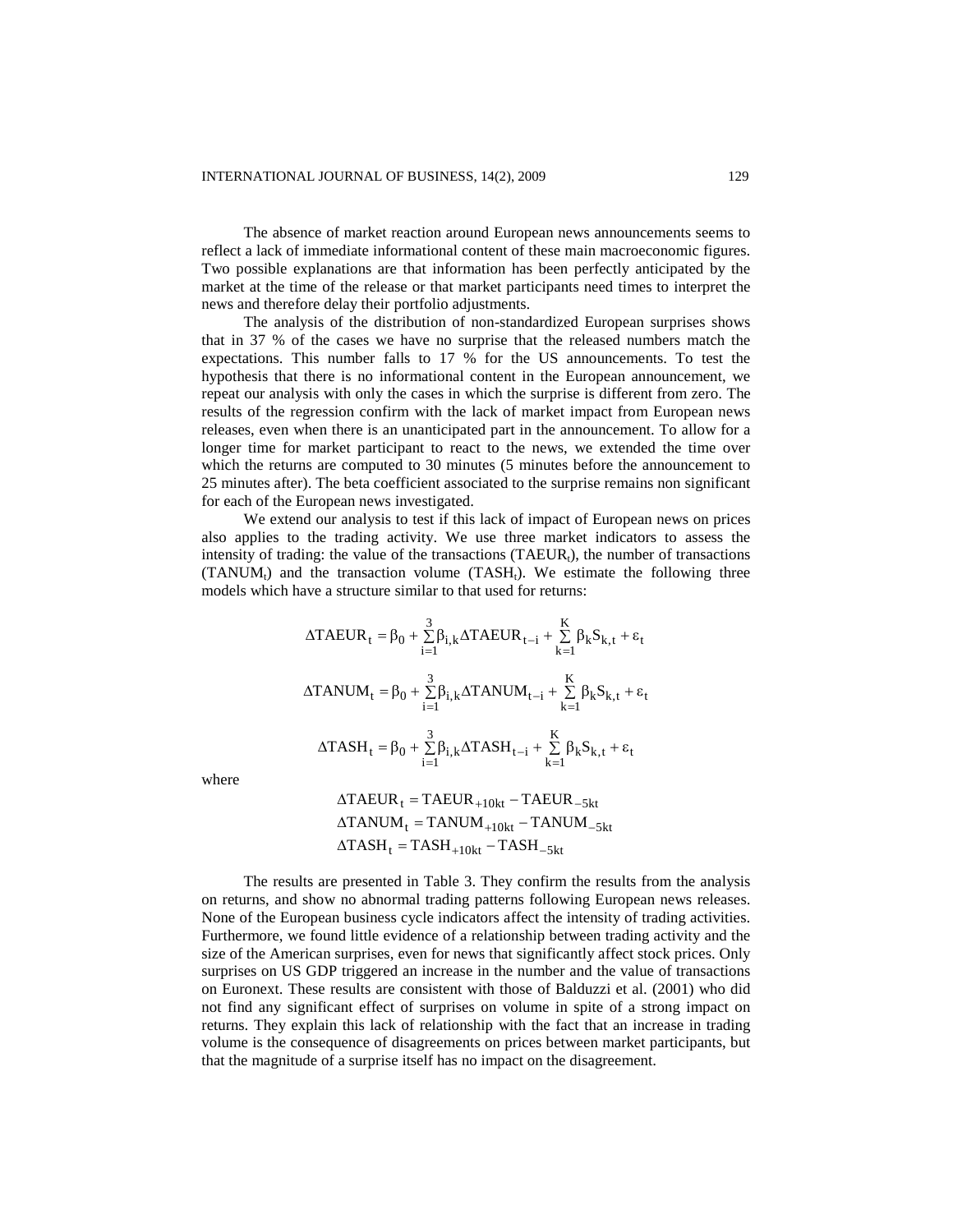| Table 3                                                                         |
|---------------------------------------------------------------------------------|
| Impact of European and American business cycle on trading activity <sup>a</sup> |

|                         |               |                                                     |         | <b>Turnover</b>         |               |                                                    |         |                |
|-------------------------|---------------|-----------------------------------------------------|---------|-------------------------|---------------|----------------------------------------------------|---------|----------------|
|                         |               | <b>European Announcement</b>                        |         |                         |               | <b>American Announcement</b>                       |         |                |
|                         |               | <b>Surprise</b>                                     |         |                         |               | <b>Surprise</b>                                    |         |                |
| <b>Announcements</b>    | Std. Error    | Coef.                                               | t-stat. | R <sup>2</sup>          | Std. Error    | Coef.                                              | t-stat. | R <sup>2</sup> |
| 1 General effect        | 3 214 622     | 534 095                                             | 0,17    | 0,12                    | 2 322 562     | 1 735 132                                          | 0,75    | 0,39           |
| 2 GDP                   | 15 090 420    | 1748 204                                            | 0,12    | 0,17                    | 4 213 145     | 7 568 803*                                         | 1,80    | 0,39           |
| 3 Industrial Production | 2 568 470     | 1 394 827<br>$\sim$<br>ä,                           | 0,54    | 0,47                    | 2 411 686     | 196 399                                            | 0.08    | 0,93           |
| 4 Retail Trade          | 1 281 860     | 41 0 32                                             | 0,03    | 0,36                    | 2 3 3 1 9 5 8 | 330 054<br>ä,<br>$\blacksquare$                    | 0,14    | 0,01           |
| 5 Unemployment Rate     | 2 2 2 6 3 4 1 | 2 692 051                                           | 1,21    | 0,80                    | 6 669 380     | 4 935 700                                          | 0,74    | 0,11           |
|                         |               |                                                     |         | <b>Number of trades</b> |               |                                                    |         |                |
|                         |               | <b>European Announcement</b>                        |         |                         |               | <b>American Announcement</b>                       |         |                |
|                         |               | <b>Surprise</b>                                     |         |                         |               | <b>Surprise</b>                                    |         |                |
| <b>Announcements</b>    | Std. Error    | Coef.                                               | t-stat. | R <sup>2</sup>          | Std. Error    | Coef.                                              | t-stat. | R <sup>2</sup> |
| 1 General effect        | 37,08         | 12,99                                               | 0,35    | 0,33                    | 67,86         | 2,29                                               | 0,03    | 0,01           |
| 2 GDP                   | 76,28         | 101.24                                              | 1,33    | 0,58                    | 133.89        | 202.08*                                            | 1,82    | 0,09           |
| 3 Industrial Production | 74,86         | 7,28<br>$\blacksquare$<br>$\blacksquare$            | 0,10    | 0,71                    | 90,32         | 119,78<br>÷<br>÷                                   | 1,33    | 0,33           |
| 4 Retail Trade          | 73,06         | 54,39<br>$\overline{\phantom{a}}$<br>$\overline{a}$ | 0,74    | 0,23                    | 82,28         | 1,33<br>$\blacksquare$<br>$\overline{\phantom{a}}$ | 0,32    | 0,09           |
| 5 Unemployment Rate     | 49,03         | 81,85                                               | 1,67    | 0,27                    | 201,14        | 153,14                                             | 0,76    | 0,04           |
|                         |               |                                                     |         | <b>Trading volume</b>   |               |                                                    |         |                |
|                         |               | <b>European Announcement</b>                        |         |                         |               | <b>American Announcement</b>                       |         |                |
|                         |               | <b>Surprise</b>                                     |         |                         |               | <b>Surprise</b>                                    |         |                |
| <b>Announcements</b>    | Std. Error    | Coef.                                               | t-stat. | R <sup>2</sup>          | Std. Error    | Coef.                                              | t-stat. | R <sup>2</sup> |
| 1 General effect        | 76872         | 35 703                                              | 0,46    | 0,40                    | 112 337       | 189                                                | 0,00    | 0,24           |
| 2 GDP                   | 283 279       | 140 935                                             | 0,50    | 0,47                    | 193 059       | 203 788                                            | 1,06    | 0,15           |
| 3 Industrial Production | 151 941       | 42 637                                              | 0,28    | 0,32                    | 122 804       | 207 150<br>$\blacksquare$<br>$\blacksquare$        | 1,69    | 0,85           |
| 4 Retail Trade          | 106 269       | 123 830                                             | 1,17    | 0,67                    | 106 636       | 19 452                                             | 0,18    | 0,28           |
| 5 Unemployment Rate     | 90 888        | 121 639                                             | 1,34    | 0.70                    | 357 334       | 346 522                                            | 0,97    | 0,08           |

<sup>a</sup> This table reports the standard error  $(\hat{\sigma}_k)$  of all surprises for an announcement k, the surprise coefficient  $(\beta_k)$ , the t-statistic and the R<sup>2</sup> of the regression. The period of analysis is January 4, 2002 to August 31, 2004. \*, \*\*\* and \*\*\*\* indicate significance at the 0.1, 0.05 and 0.01 levels, respectively.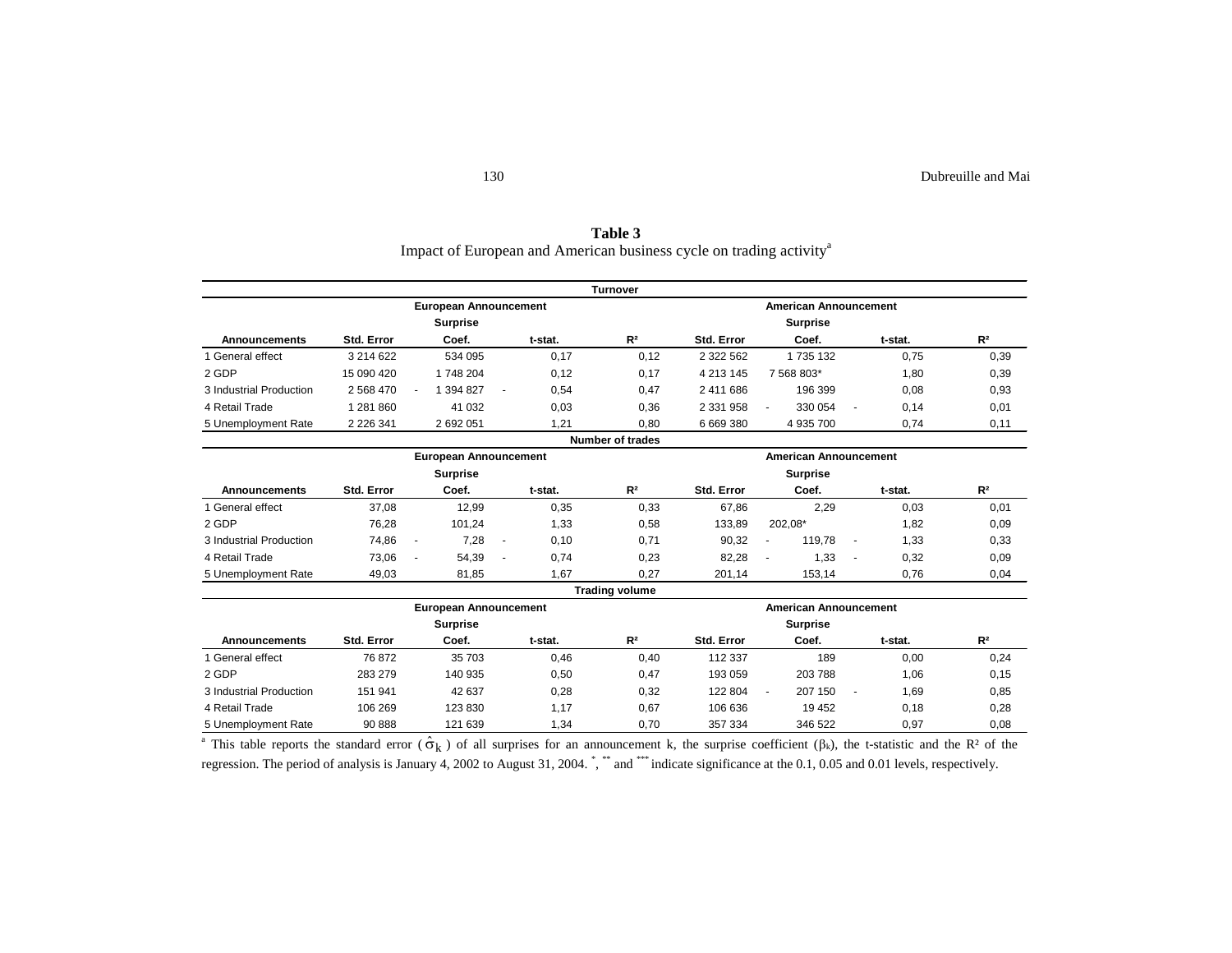The European market is sensitive to American business cycle announcements but seems unaffected by European releases. This phenomenon could be explained by the timing of the European announcements which are released at 11:00 a.m. or 12:00 p.m., a time at which trading activity is notoriously low as widely reported in the microstructure literature and described as the U curve. The US GDP, released at the end of the month, appears to provide a significant informational content to the market. Investors seem to infer a trend for the subsequent months. If they take into account the timing of the information announcements to rebalance their positions, investors wait for a confirmation or invalidation of their expectations with the publications in the following weeks of the numbers on US Unemployment and Industrial Production. Another conjecture is that in Europe, only domestic economic data may provide a substantial informational content for which surprises would have a significant effect on returns.

# **VI. THE IMPACT OF THE AMERICAN BUSINESS CYCLE MODERATED BY THE MARKET ENVIRONMENT**

## **A. Methodology to Test the Impact of US News on Euronext under Market Conditions**

In the previous section, we found that American economic surprises have a significant impact on the returns of the Euronext market. We will now examine these results in more details by looking at the results under different market conditions.

Our results support the claim that there is a strong impact of US business cycle news on the European market, independent of the market conditions in which the news were released. However, it is very possible that surprises affect returns only in specific market conditions, such as high volatility or bearish environments. In order to investigate this conjecture, we identified four criteria that may moderate the effect of surprises on returns: the current volatility of the market –high/low-, the market trend – bullish /bearish-, anticipation of the news –anticipated/not anticipated-, and the nature of the surprise –good/bad-.

To compute the market volatility, we designed a market index that merges the Euronext 100 and Next 150. Volatility is calculated as the standard deviation of this index over the last 20 trading days. We retained as high volatility market conditions the observations in our sample that were over the  $10<sup>th</sup>$  percentile. Market trend is based on the 20-day moving average of our customized index. The market is bullish if that average is positive and bearish otherwise. An anticipated change is defined based on the Bloomberg consensus and the last published number. If the consensus is higher than or equal to the last published number (respectively lower than or equal to), and if the announcement for the current period is also higher than or equal to (respectively lower than or equal to) the consensus, then the change is considered to be anticipated. If the directions of these two indicators go in opposite directions, then the change is considered to be non-anticipated. We can summarize theses statements as follows:

 $Sign(B_{k,t} - A_{k,t-1}) = Sign(A_{k,t} - B_{k,t})$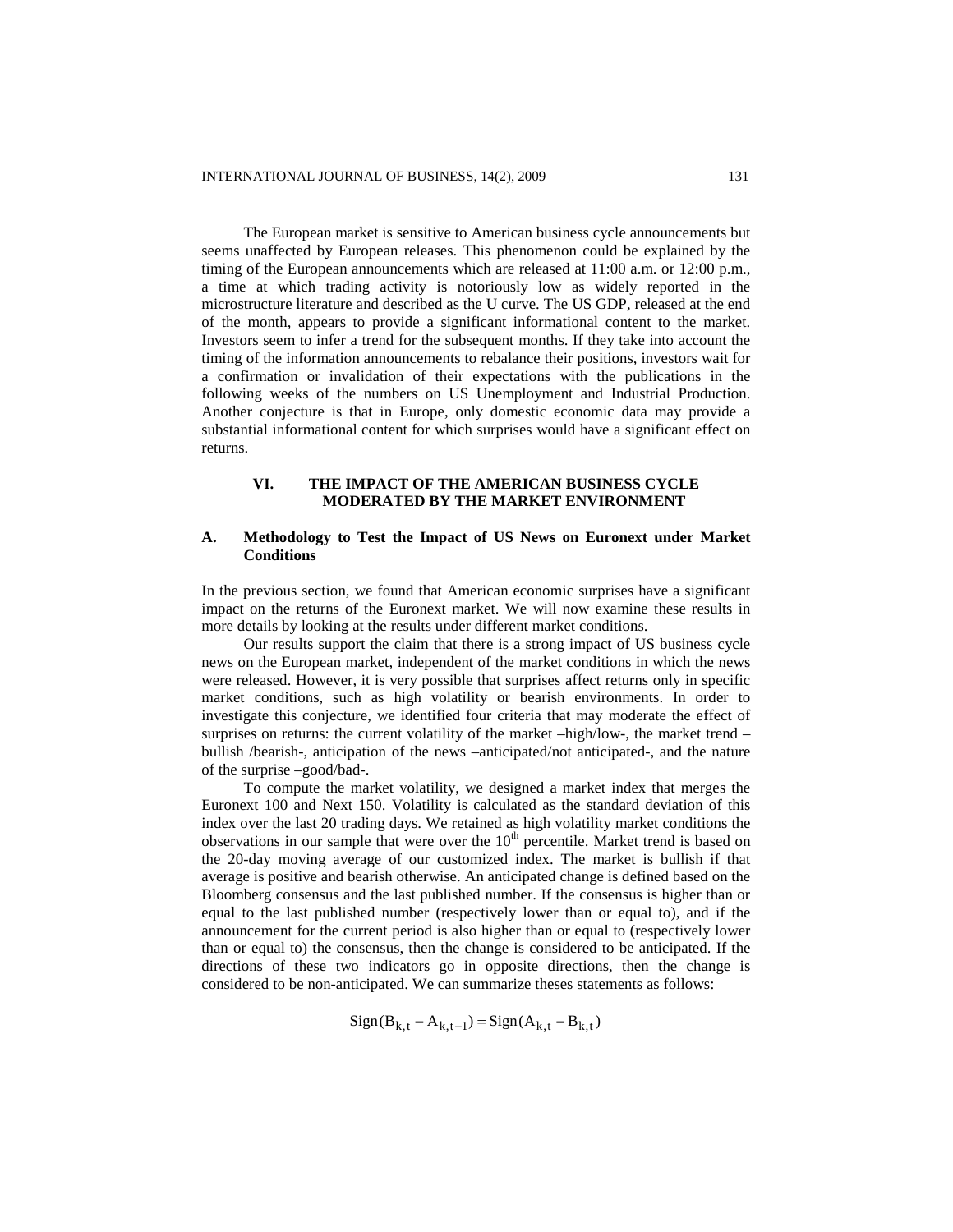where  $B_{k,t} - A_{k,t-1}$  is the difference between the Bloomberg Survey and the prior announcement, and  $A_{k,t} - B_{k,t}$  is the difference between the released statistic and the anticipation as measured by the Bloomberg survey. We defined a good news as a positive surprise –announced number higher than expected- for three of the US business cycle indicators : GDP, Industrial Production and Retail Trade, and as negative surprise –announced number lower than expected- for the Unemployment announcement. The reverse is true for bad news.

Following the methodology of Ehrmann and Fratzsher (2004), we split our sample into two sub-samples  $S_{1,t}$  and  $S_{2,t}$  based on the four criteria presented above. We test the following model:

$$
R_t=\beta_0+\textcolor{black}{\sum_{i=1}^3}\beta_iR_{t-i}+\beta_lS_{l,t}+\beta_2S_{2,t}+\epsilon_t
$$

where  $S_{1,t}$  represents respectively low volatility, bullish market, anticipated change, and good news;  $S_{2,t}$  represents respectively high volatility, bearish market, nonanticipated change and bad news. We formulate the following four hypotheses:

- H1: The impact of an announcement will be more significant when market conditions are characterized by low volatility than when they are characterized by high volatility
- H2: The impact of an announcement will be more significant in a bearish market than in a bullish market.
- H3: The impact of an announcement will be more significant when the nature of the change was not anticipated than when it was anticipated.
- H4: The impact of an announcement will be more significant when it is a bad news than when it is a good news.

#### **B. Results**

Overall, we find that the impact of US news announcements on European returns remains significant in all of our sub-samples reported in Table 4. In the case of a low volatility environment, the impact is weak (0.273) and significant only at the 10 % level, while in high volatility markets, the impact is highly significant and strong (0.481). This supports our first hypothesis. Volatility reflects some uncertainties in the market, and a surprise in the announcement adds to that uncertainty, probably triggering the need for rapid portfolio adjustments, and a strong effect on returns.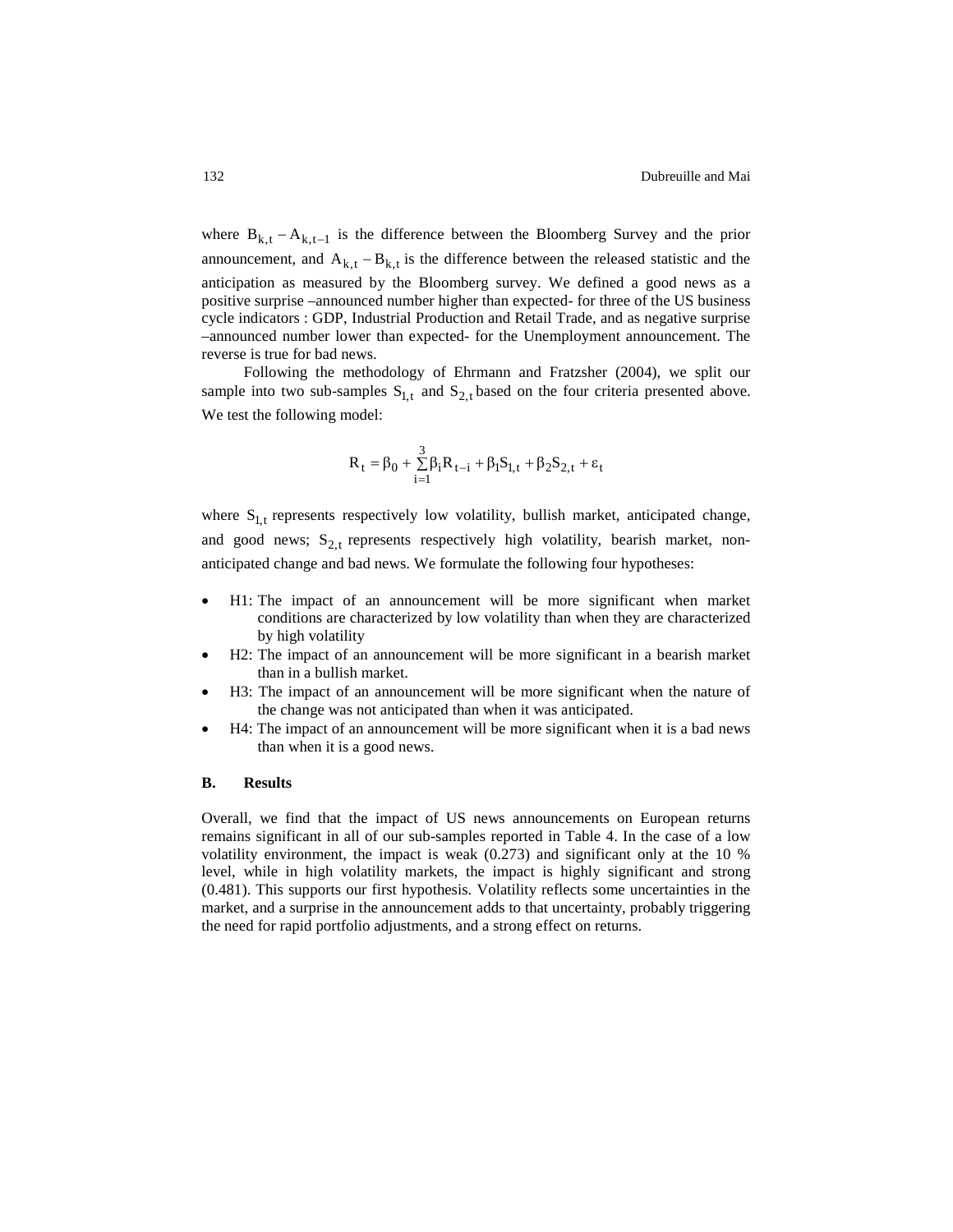# INTERNATIONAL JOURNAL OF BUSINESS, 14(2), 2009 133

# **Table 4** The Impact of the American economic cycle moderated by the market environment

| <b>US Business Cycle Surprise</b>   |                   |                                    |                                  |         |       |  |  |
|-------------------------------------|-------------------|------------------------------------|----------------------------------|---------|-------|--|--|
|                                     |                   | <b>Unstandardized Coefficients</b> | <b>Standardized Coefficients</b> |         |       |  |  |
| Announcements                       | <b>Std. Error</b> | Coef.                              | <b>Beta</b>                      | t-stat. | $R^2$ |  |  |
| 1 General effect                    | 9.292E-05         | 0,00056***                         | $0.473***$                       | 6.019   | 0.285 |  |  |
| 6. Low volatility (<10 percentile)  | 2.204E-04         | $0.0002*$                          | $0.273*$                         | 1.003   | 0.373 |  |  |
| 7. High Volatility (>10 percentile) | 1.025E-04         | $0.00058***$                       | $0.481***$                       | 5.707   | 0.289 |  |  |
| 8. Bullish Market                   | 1.234E-04         | $0.00046***$                       | $0.412***$                       | 3.771   | 0.284 |  |  |
| 9. Bearish Market                   | 1.349E-04         | $0.0006***$                        | $0.495***$                       | 4.461   | 0.351 |  |  |
| 2. Anticpated Change                | 1.161E-04         | $0.00065***$                       | $0.499***$                       | 5.618   | 0.387 |  |  |
| 3. Non anticipated change           | 1.530E-04         | $0.0004**$                         | $0.435**$                        | 2.649   | 0.275 |  |  |
| 4. Good News                        | 1.870E-04         | $0.0005***$                        | $0.375***$                       | 2.695   | 0.214 |  |  |
| 5. Bad News                         | 1.268E-04         | $0.00045***$                       | $0.431***$                       | 3,534   | 0.276 |  |  |

<sup>a</sup> This table reports the standard error ( $\hat{\sigma}_k$ ) of all surprises for an announcement k, the surprise coefficient ( $\beta_k$ ), the t-statistic and the R<sup>2</sup> of the regression. The period of analysis is January 4, 2002 to August 31, 2004.  $\degree$ ,  $\degree$  and  $\degree$  indicate significance at the 0.1, 0.05 and 0.01 levels, respectively.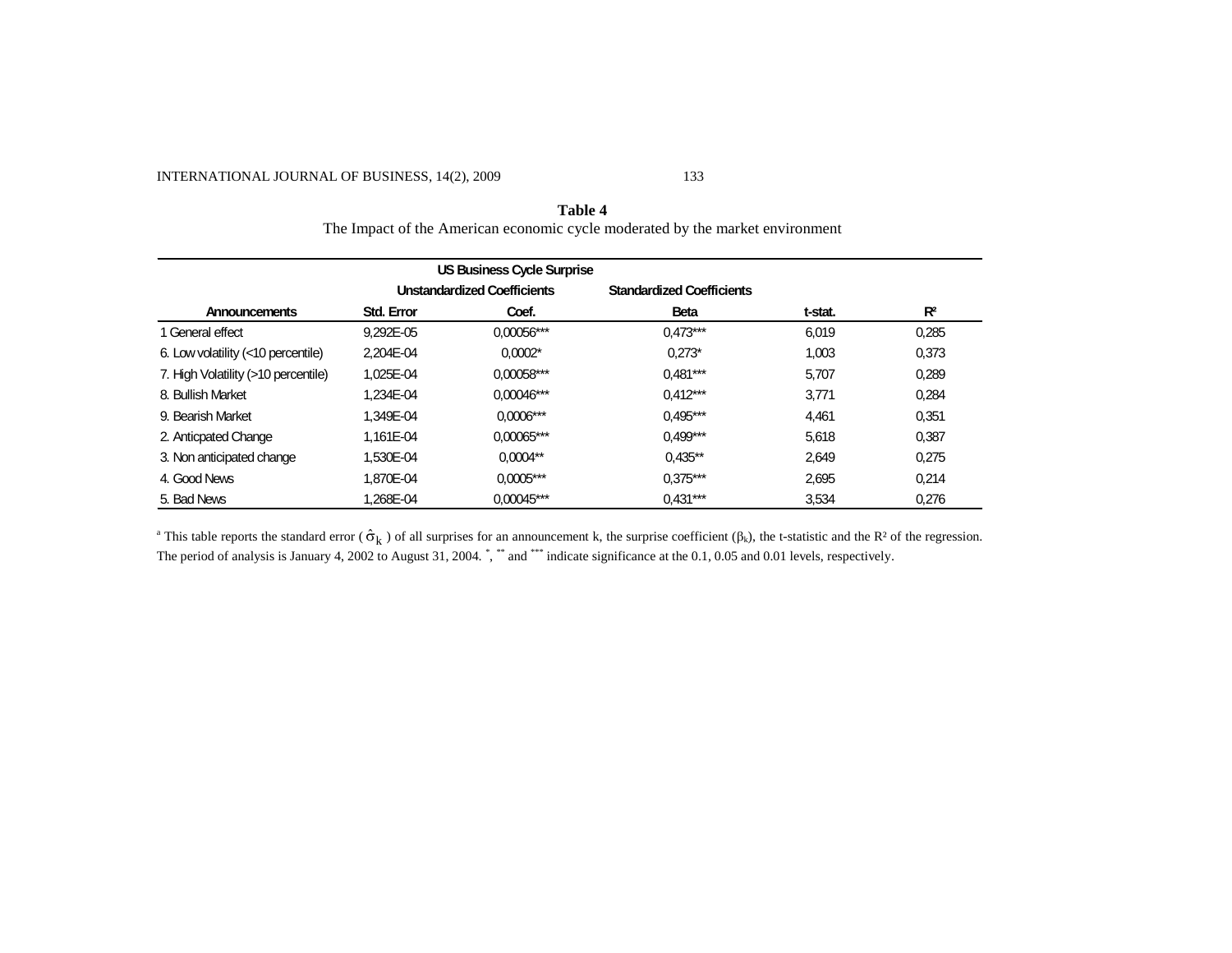The impact of announcements is significant in both bullish and bearish markets, with a stronger effect in bearish environments (0.495 vs. 0.412). This result is consistent with hypothesis 2. In bearish markets, investors tend to be more reactive to market news as the perception of risk is exacerbated, and the nature of the positions held in such markets are more volatile in nature. The anticipation of the news is also a factor that impacts returns, with a stronger effect when the news is anticipated (0.499 vs. 0.435). This is contrary to our third hypothesis. One potential explanation is that the confirmation of expectations consolidates investors, and encourages them to pursue their strategy and to react swiftly to the surprise. Another way to explain this result is that our measure of anticipation is not truly capturing expectations. Finally, our results confirm the widely documented observations that market participants react more strongly to bad news than to good news (0.431 vs. 0.375 in our study), which supports our fourth hypothesis.

## **V. CONCLUSION**

We examine in this paper the impact of European and American business cycle on Euronext trading. Based on intra-day data, we found that returns react immediately to American news releases, while European releases do not affect trading. US GDP and US Industrial Production trigger the strongest reaction on the market. The lack of impact of European news on prices also applies to the trading activity. Our results support the claim that there is a strong impact of US business cycle news on the European market. We checked the robustness of our result by testing the informational impact under different market conditions. The European market is more sensitive to US news announcements in bearish and highly volatile environments. Bad news trigger over-reactions compared to good news and anticipated news have a stronger effect on market returns than non-anticipated news.

#### **REFERENCES**

- Andersen, T., T. Bollerslev, F. Diebold, and C. Vega, 2003, "Micro Effects of Macro Announcements: Real-Time Price Discovery in Foreign Exchange." *American Economic Review*, 93: 1: 38-62.
- Avouyi-Dovi, S., and J. Matheron, 2003, "Interactions between Business Cycles, Stock Market Cycles and Interest Rates: the Stylized Facts." *Financial Stability Review,* Banque de France: n° 3.
- Balduzzi, P., E. Elton, and T. Green, 2001, "Economic News and Bond Prices: Evidence from the US Treasury Market." *Journal of Financial and Quantitative Analysis*, 36: 523-543.
- Benos, A., and M. Rockinger, 2000, "Market Response to Earnings Announcements and Interim Reports: An Analysis of SBF 120 Companies." *Annales d'Economie et de Statistique*, 60: 151-176.
- Boyd, J., R. Jagannathan, and J. Hu, 2005, "[The Stock Market's Reaction to](http://www.blackwell-synergy.com/links/doi/10.1111/j.1540-6261.2005.00742.x/abs/) [Unemployment News: Why Bad News Is Usually Good for Stocks.](http://www.blackwell-synergy.com/links/doi/10.1111/j.1540-6261.2005.00742.x/abs/)" *Journal of Finance*, 60: 2: 649-672.
- Chen, N., R. Roll, and S. Ross, 1986, "Economic Forces and the Stock Market." *Journal of Business*, 59: 383-403.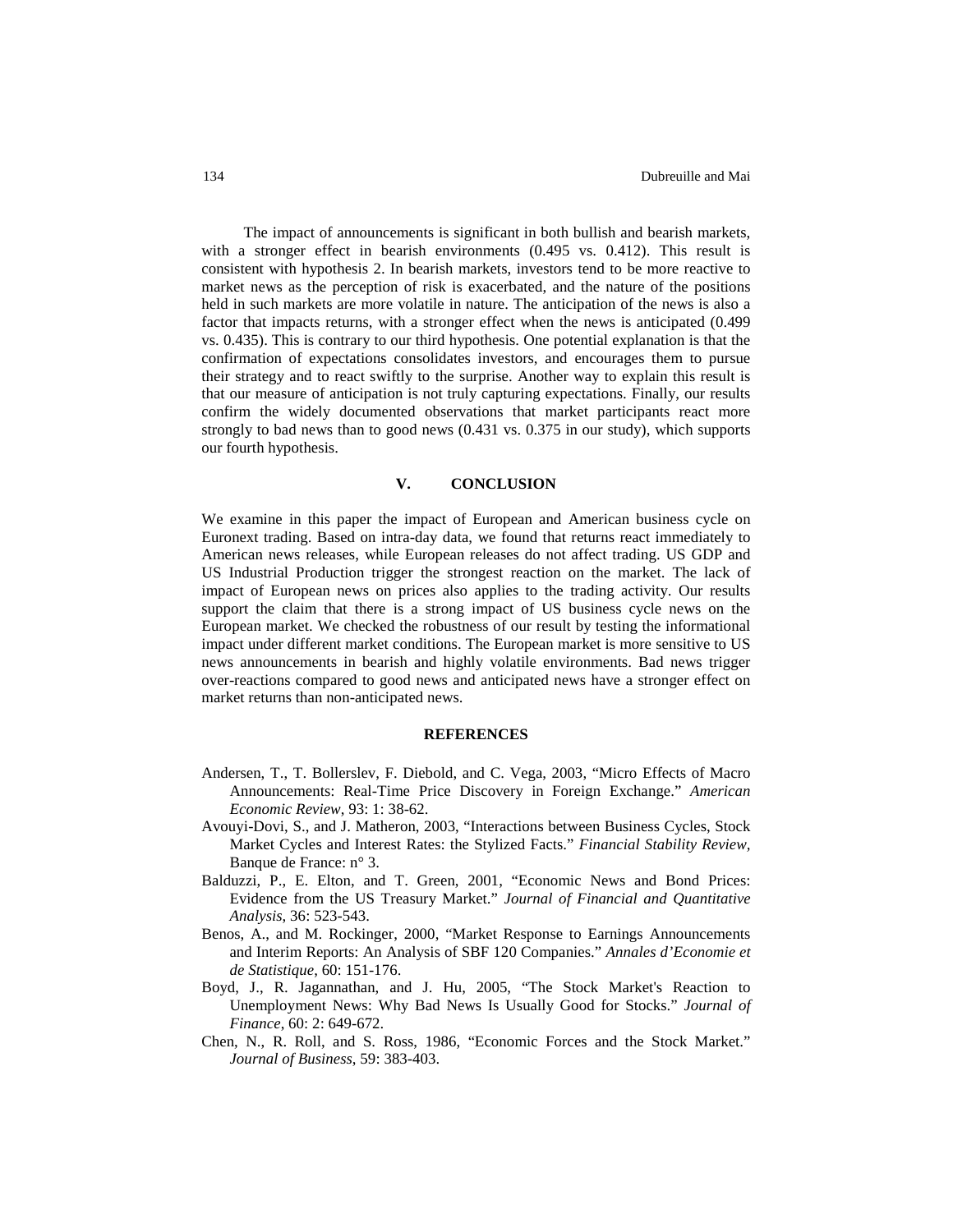- Cutler, D., J. Poterba, and L. Summers, 1989, "What Moves Stock Prices." *Journal of Portfolio Management*, 15: 4-12.
- Ehrmann, M., and M. Fratzscher, 2004, "Taking stock: Monetary Policy Transmission to Equity Markets." *Journal of Money, Credit and Banking*, 36: 4: 719-737.
- Fleming, M., and E. Remolona, 1999, "Price Formation and Liquidity in the US Treasury Market: The Response to Public Information." *Journal of Finance,* 54: 1901-1915.
- Malliaropulos, D., 1998, "Excess Stock Returns and News: Evidence from European Markets." *European Financial Management*, 4: 29-46.